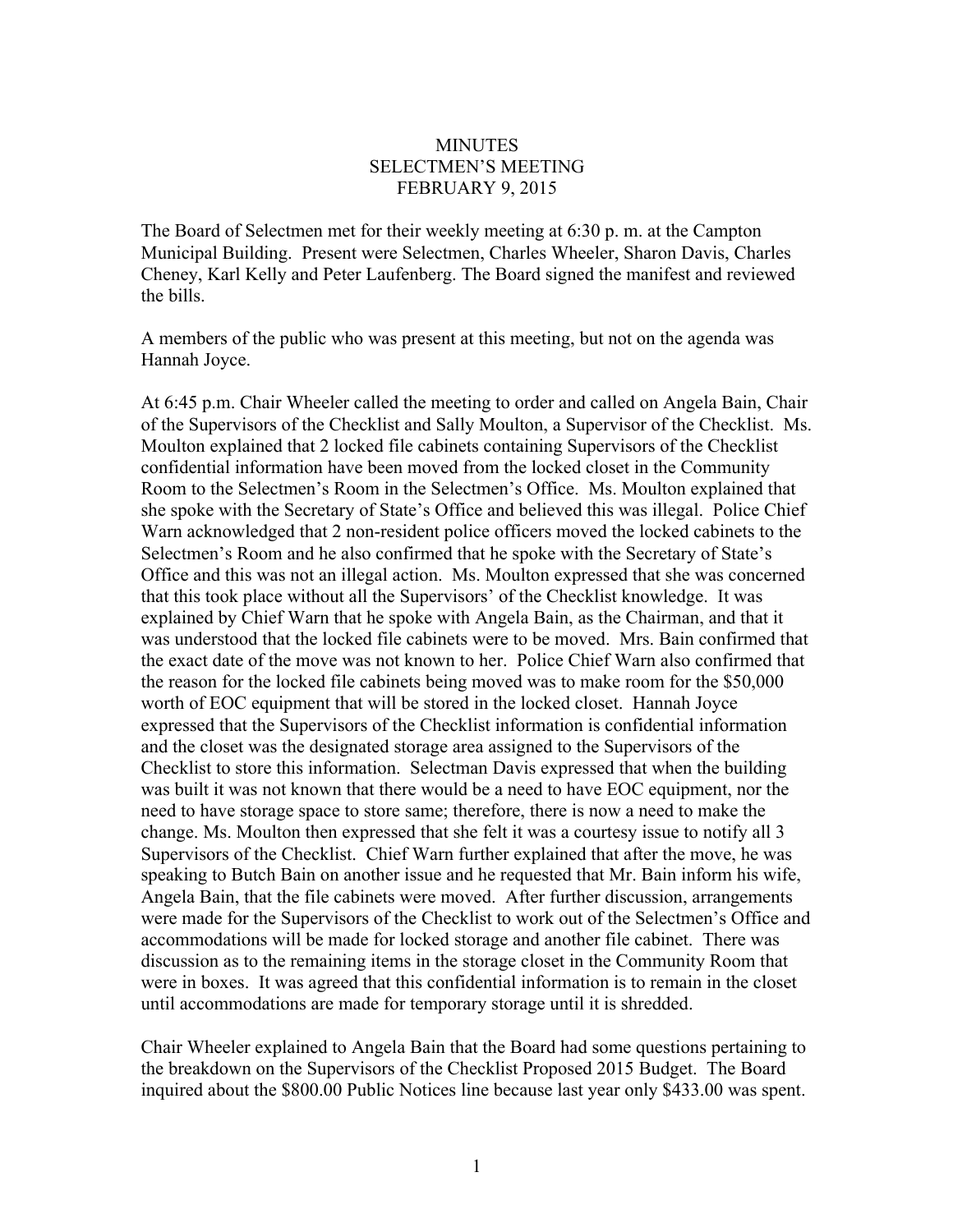After discussion it was agreed that the previous \$800.00 be changed to \$450.00 for Public Notices.

Chair Wheeler then called for a Motion to approve the Minutes of February 5, 2015. After one revision made by Selectman Laufenberg, Selectman Davis made a Motion to approve the revised Minutes, seconded by Selectman Laufenberg, the revised Minutes were unanimously approved.

Chair Wheeler called on Ann Marie to review correspondence. Ann Marie indicated that a copy of the DES Shoreland Permit application for the Campton Village Precinct Wellhead Embankment Stabilization Project was received. This project will correct an erosion issue.

Ann Marie updated the Board regarding the revaluation of the Town. She indicated that Phil Bodwell, Town Assessor and Jason Bickford, Data Collector, at the Assessor's Office, have revisited properties (after speaking with property owners during the review appointments) and have now made some adjustments. Letters have gone out from the Assessor's Office notifying the property owners of the revisions. This decision was made in order for the property owners to have time to file an abatement if they still desire to do so as the deadline to file the abatement is March 1, 2015.

Chair Wheeler then called on Police Chief Warn. Chief Warn thanked the Board for agreeing to speak with him as a follow up to the Police Department's 2015 Proposed Budget. Chief Warn expressed his appreciation of what going on with assessment issues and higher taxes; however he expressed annoyance that he heard rumors that he, as Police Chief, was "fluffing" numbers pertaining to research information on population. Chief Warn expressed that the numbers are "hard data" and he in no way "fluffed" numbers and confirmed that the Police Department is a busy department. Chief Warn asked the Board to think about increasing the wage percentages that he initially presented to the Board regarding the Police Department and he continued to address reasons why. Some of the reasons being the Towns of Plymouth and Bristol offer a higher rate of pay (and Chief Warn quoted salary amounts) and Campton cannot compete in this market at the present pay scale. He also addressed the fact that all his staff works wells together. Some other hard data he presented represented that there should be 2.3 officers per thousand of population. With the present number of Campton Police Department staff, the Department would be serving a population of 2,400, representing a shortage of staff to serve the Town of Campton. It was explained by the Board that 1.7% was the representation of COLA and the Board was unable to do performance evaluations this year, so the Board agreed that 2% would be the merit increase across the Board for 2015. Chief Warn presented a 4.5% increase for patrol officers and a 2.5% for the Chief, Executive Secretary and Sargent and he asked the Board to rethink their decision.

There was discussion about the body camera and questions were presented to the Chief regarding cost of maintaining the camera. Fuel was also discussed and it was agreed by the Chief and Board to drop the fuel figure from the proposed \$25,000.00 to \$23,000.00. The training figure was discussed and the Chief confirmed that he would like to do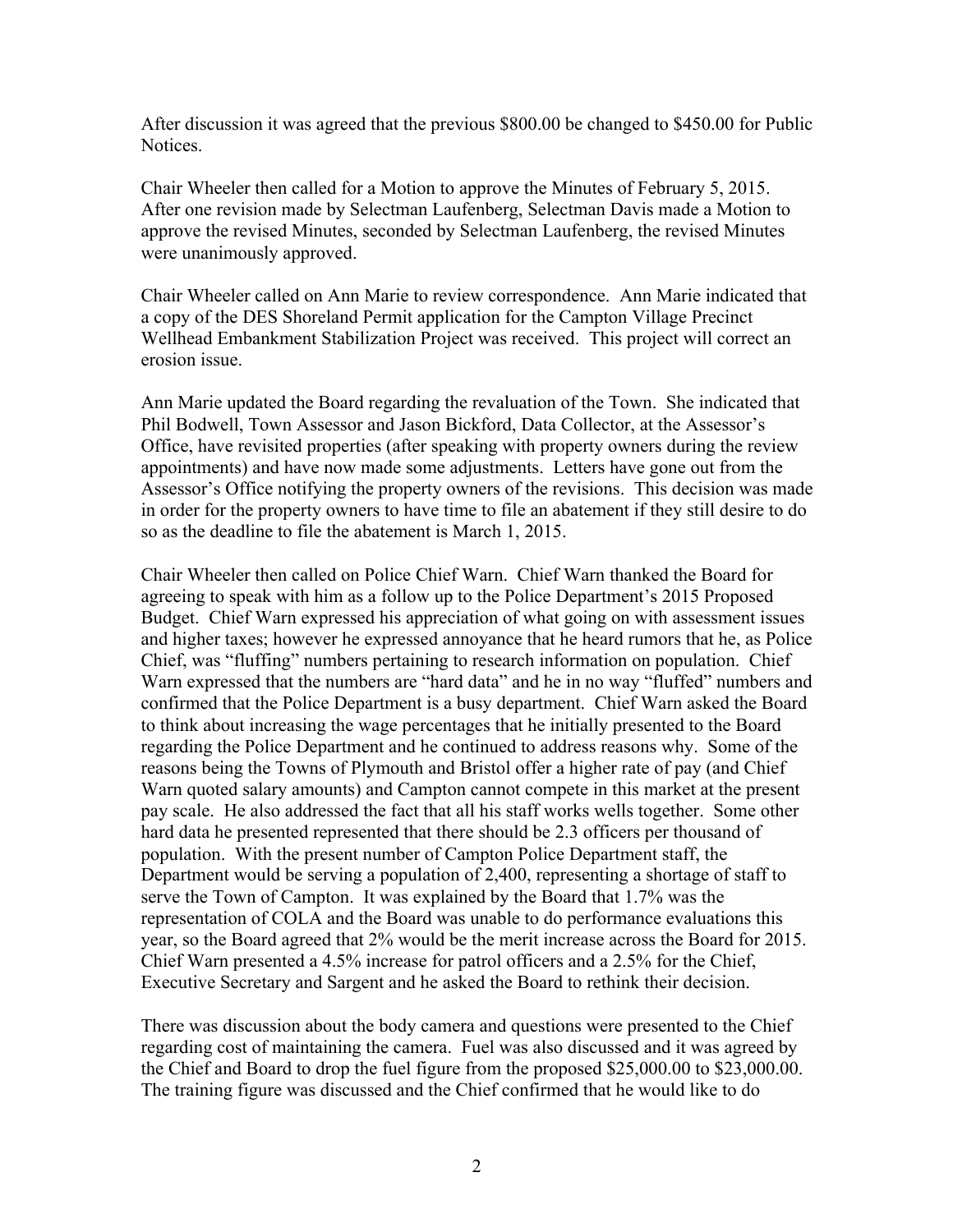something outside of the common training and he hoped to get a grant to help fund the some of the training. There was also discussion about number of officers on duty through the week during the day and prosecution duties.

Chair Wheeler then inquired of each Board member what their thoughts were on increasing the Police Department wage percentages. At this point there were 3 not favorable to the increase and 2 favorable. The Board expressed that they had long conversations about their decision of 2% and, at the time, agreed the 2% was fair to tax payers and employees, and some Board members felt that if they do it for one department they should do it for all departments. Chief Warn thanked the Board for letting him come back to discuss the 2015 Proposed Police Department Budget and for listening to him this evening.

Chair Wheeler then called on David Goodwin. Mr. Goodwin informed the Board that he wanted them to know that he, and he alone made the decision to run for Road Agent. He expressed that he made the decision based on that fact that he would like to "better himself" and to advance himself. Mr. Goodwin explained that he wanted the Board to know this because he heard rumors to the contrary. Mr. Goodwin also stated that Butch Bain, Road Agent expressed to him that anyone can run against him if they want to better themselves. With that, Mr. Goodwin made the decision to run. Mr. Goodwin also expressed that he and Butch Bain have a good relationship. The Board thanked him for coming, and some Board members acknowledged that they had not heard these rumors.

Chair Wheeler then called for Other Business – Selectmen's Input and he called on Hannah Joyce, Town Clerk/Tax Collector. Mrs. Joyce confirmed that her office always charged individuals for returned checks. The amount charged is \$25.00. Selectman Davis confirmed that the school gets charged \$30.00 from the bank for returned checks and with that in mind felt the charges should match. Mrs. Joyce will speak with Mary Durgin, Town Treasurer regarding this issue.

Mrs. Joyce also confirmed that she will schedule her appointment with the Board concerning tax agreements after this week as she realizes the Board has other priorities at present.

Ann Marie also mentioned that Northway Bank now charges for deposit slips. Ann Marie informed Mrs. Joyce that she has another company in mind that can provide deposit slips at a reduced rate and she will give this information to Mrs. Joyce to use when she needs to purchase additional deposit slips in the future.

Chair Wheeler once again opened the discussion regarding the proposed increase in wage percentages for the Police Department. Chief Warn expressed that he has the best case files due to good police work and getting the work done even though they are under staffed (per hard data) and taking into consideration what other towns are paying.

Selectman Laufenberg pointed out that by accepting Chief Warn's proposed wage figures it would only increase the bottom line by approximately \$3,000.00; however, it will be